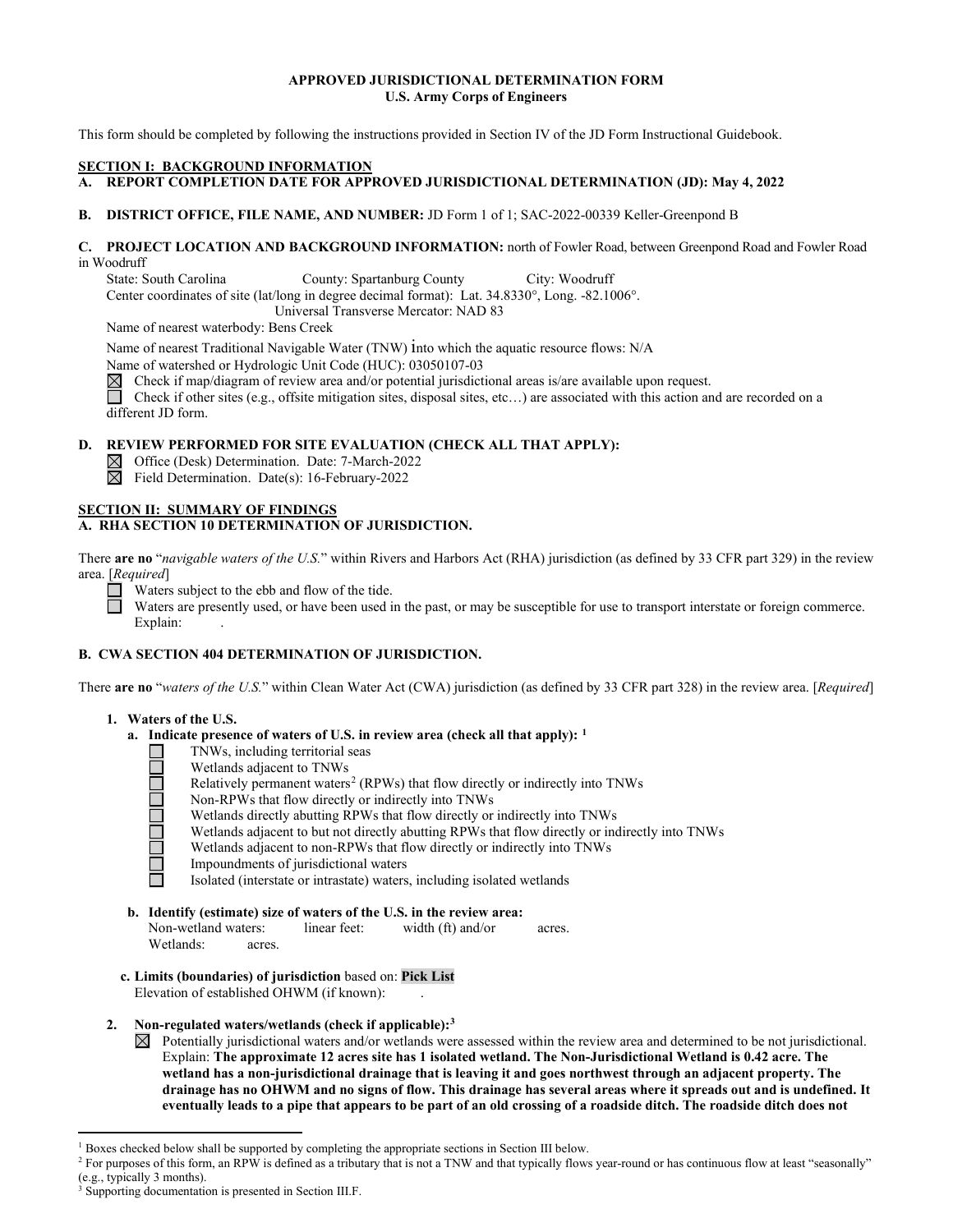**have an OHWM and shows no sign of flows. It travels a little bit down the edge of the road until it spreads out into uplands. This ditch does not provide a hydrologic connection to downstream waters. There are no other signs of connections or flow from the wetland to a water of the U.S.**

 **There are no signs of jurisdictional drainage features, shallow subsurface flow, or overland flow from the nonjurisdictional wetland to any other waters on-site or off-site. The non-jurisdictional wetland shows no evidence of biological, chemical, or physical connectivity to waters of the U.S. There is also no apparent connection to interstate or foreign commerce. In addition, there is no apparent evidence of ecological interconnectivity between the nonjurisdictional wetland and waters of the U.S. This office has determined that the wetland is isolated from waters of the U.S. and is not within jurisdiction of the Clean Water Act.**

## **SECTION III: CWA ANALYSIS**

## **A. TNWs AND WETLANDS ADJACENT TO TNWs**

**The agencies will assert jurisdiction over TNWs and wetlands adjacent to TNWs. If the aquatic resource is a TNW, complete Section III.A.1 and Section III.D.1. only; if the aquatic resource is a wetland adjacent to a TNW, complete Sections III.A.1 and 2 and Section III.D.1.; otherwise, see Section III.B below**.

 **1. TNW** 

Identify TNW: .

Summarize rationale supporting determination: .

#### **2. Wetland adjacent to TNW**

Summarize rationale supporting conclusion that wetland is "adjacent":

#### **B. CHARACTERISTICS OF TRIBUTARY (THAT IS NOT A TNW) AND ITS ADJACENT WETLANDS (IF ANY):**

 **This section summarizes information regarding characteristics of the tributary and its adjacent wetlands, if any, and it helps determine whether or not the standards for jurisdiction established under Rapanos have been met.** 

 **The agencies will assert jurisdiction over non-navigable tributaries of TNWs where the tributaries are "relatively permanent waters" (RPWs), i.e. tributaries that typically flow year-round or have continuous flow at least seasonally (e.g., typically 3 months). A wetland that directly abuts an RPW is also jurisdictional. If the aquatic resource is not a TNW, but has year-round (perennial) flow, skip to Section III.D.2. If the aquatic resource is a wetland directly abutting a tributary with perennial flow, skip to Section III.D.4.** 

**A wetland that is adjacent to but that does not directly abut an RPW requires a significant nexus evaluation. Corps districts and EPA regions will include in the record any available information that documents the existence of a significant nexus between a relatively permanent tributary that is not perennial (and its adjacent wetlands if any) and a traditional navigable water, even though a significant nexus finding is not required as a matter of law.** 

**If the waterbody[4](#page-1-0) is not an RPW, or a wetland directly abutting an RPW, a JD will require additional data to determine if the waterbody has a significant nexus with a TNW. If the tributary has adjacent wetlands, the significant nexus evaluation must consider the tributary in combination with all of its adjacent wetlands. This significant nexus evaluation that combines, for analytical purposes, the tributary and all of its adjacent wetlands is used whether the review area identified in the JD request is the tributary, or its adjacent wetlands, or both. If the JD covers a tributary with adjacent wetlands, complete Section III.B.1 for the tributary, Section III.B.2 for any onsite wetlands, and Section III.B.3 for all wetlands adjacent to that tributary, both onsite and offsite. The determination whether a significant nexus exists is determined in Section III.C below.** 

- **1. Characteristics of non-TNWs that flow directly or indirectly into TNW**
	- **(i) General Area Conditions:** Watershed size: **Pick List** Drainage area: **Pick List** Average annual rainfall: Average annual snowfall: inches
	- **(ii) Physical Characteristics:** 
		- (a) Relationship with TNW:

 $\Box$  Tributary flows directly into TNW.

<span id="page-1-0"></span><sup>4</sup> Note that the Instructional Guidebook contains additional information regarding swales, ditches, washes, and erosional features generally and in the arid **West**.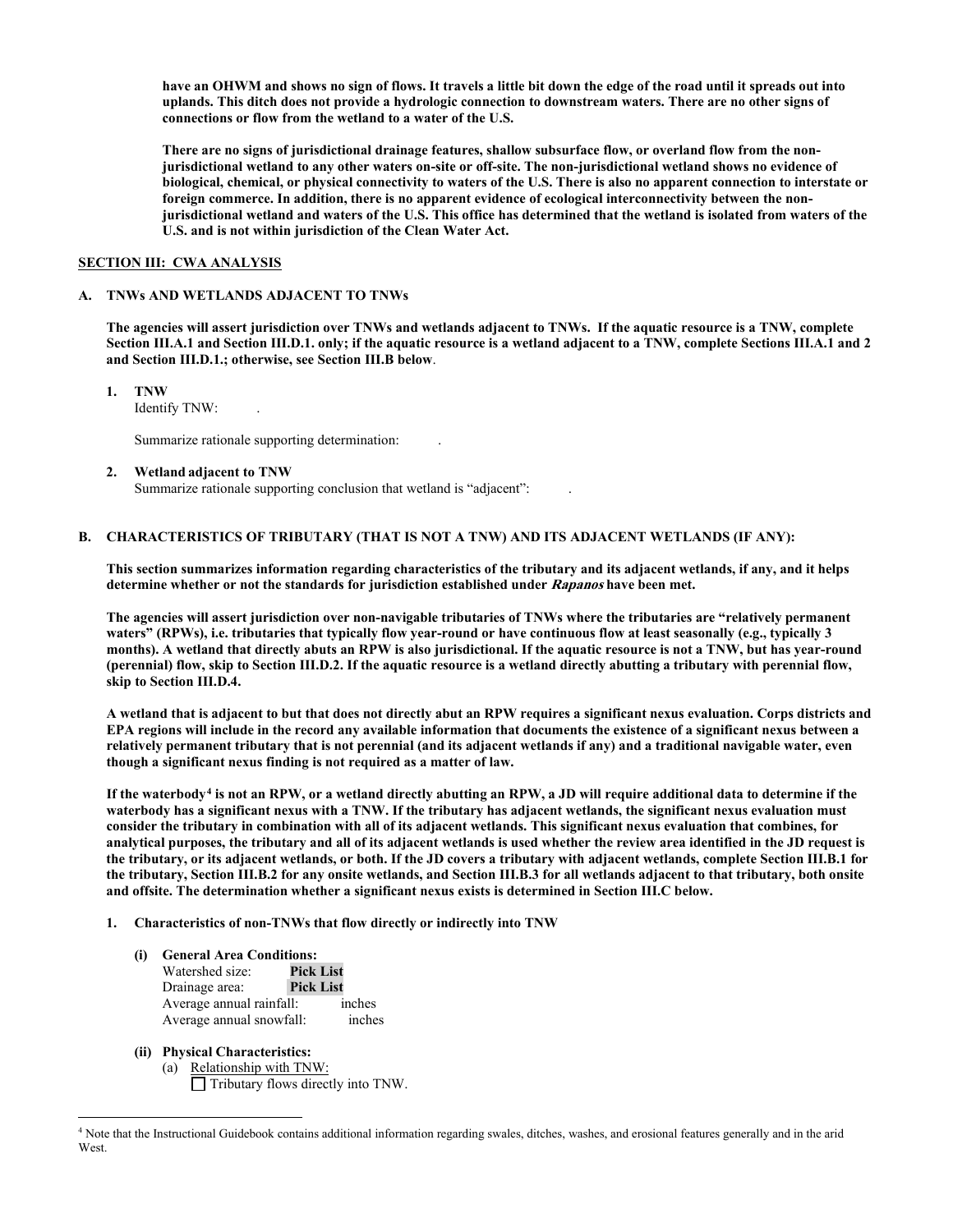|  | $\Box$ Tributary flows through Pick List tributaries before entering TNW. |  |  |
|--|---------------------------------------------------------------------------|--|--|
|--|---------------------------------------------------------------------------|--|--|

|     | Project waters are Pick List river miles from TNW.<br>Project waters are Pick List river miles from RPW.<br>Project waters are Pick List aerial (straight) miles from TNW.<br>Project waters are Pick List aerial (straight) miles from RPW.<br>Project waters cross or serve as state boundaries. Explain:                                                                                                                                                                                                                                                                                                                             |
|-----|-----------------------------------------------------------------------------------------------------------------------------------------------------------------------------------------------------------------------------------------------------------------------------------------------------------------------------------------------------------------------------------------------------------------------------------------------------------------------------------------------------------------------------------------------------------------------------------------------------------------------------------------|
|     | Identify flow route to $TNW5$ :<br>Tributary stream order, if known:                                                                                                                                                                                                                                                                                                                                                                                                                                                                                                                                                                    |
|     | (b) General Tributary Characteristics (check all that apply):<br>Tributary is:<br>Natural<br>Artificial (man-made). Explain:<br>Manipulated (man-altered). Explain:                                                                                                                                                                                                                                                                                                                                                                                                                                                                     |
|     | Tributary properties with respect to top of bank (estimate):<br>Average width:<br>feet<br>Average depth:<br>feet<br>Average side slopes: Pick List.                                                                                                                                                                                                                                                                                                                                                                                                                                                                                     |
|     | Primary tributary substrate composition (check all that apply):<br>Silts<br>Sands<br>Concrete<br>Cobbles<br>Gravel<br>Muck<br>Vegetation. Type/% cover:<br>Bedrock<br>Other. Explain:                                                                                                                                                                                                                                                                                                                                                                                                                                                   |
|     | Tributary condition/stability [e.g., highly eroding, sloughing banks]. Explain:<br>Presence of run/riffle/pool complexes. Explain:<br>Tributary geometry: Pick List<br>Tributary gradient (approximate average slope):<br>$\frac{0}{0}$                                                                                                                                                                                                                                                                                                                                                                                                 |
| (c) | Flow:<br>Tributary provides for: Pick List<br>Estimate average number of flow events in review area/year: Pick List<br>Describe flow regime:<br>Other information on duration and volume:                                                                                                                                                                                                                                                                                                                                                                                                                                               |
|     | Surface flow is: Pick List. Characteristics:                                                                                                                                                                                                                                                                                                                                                                                                                                                                                                                                                                                            |
|     | Subsurface flow: Pick List. Explain findings:<br>$\Box$ Dye (or other) test performed:                                                                                                                                                                                                                                                                                                                                                                                                                                                                                                                                                  |
|     | Tributary has (check all that apply):<br>Bed and banks<br>$\Box$ OHWM <sup>6</sup> (check all indicators that apply):<br>clear, natural line impressed on the bank<br>the presence of litter and debris<br>changes in the character of soil<br>destruction of terrestrial vegetation<br>shelving<br>the presence of wrack line<br>vegetation matted down, bent, or absent<br>sediment sorting<br>leaf litter disturbed or washed away<br>scour<br>multiple observed or predicted flow events<br>sediment deposition<br>abrupt change in plant community<br>water staining<br>other (list):<br>Discontinuous OHWM. <sup>7</sup> Explain: |
|     | If factors other than the OHWM were used to determine lateral extent of CWA jurisdiction (check all that apply):<br>High Tide Line indicated by:<br>Mean High Water Mark indicated by:<br>$\mathbf{I}$<br>oil or scum line along shore objects<br>survey to available datum;<br>fine shell or debris deposits (foreshore)<br>physical markings;                                                                                                                                                                                                                                                                                         |

<span id="page-2-2"></span><span id="page-2-1"></span><span id="page-2-0"></span><sup>5</sup> Flow route can be described by identifying, e.g., tributary a, which flows through the review area, to flow into tributary b, which then flows into TNW. 6 A natural or man-made discontinuity in the OHWM does not necessarily sever jurisdiction (e.g., where the stream temporarily flows underground, or where the OHWM has been removed by development or agricultural practices). Where there is a break in the OHWM that is unrelated to the waterbody's flow regime (e.g., flow over a rock outcrop or through a culvert), the agencies will look for indicators of flow above and below the break. 7 Ibid.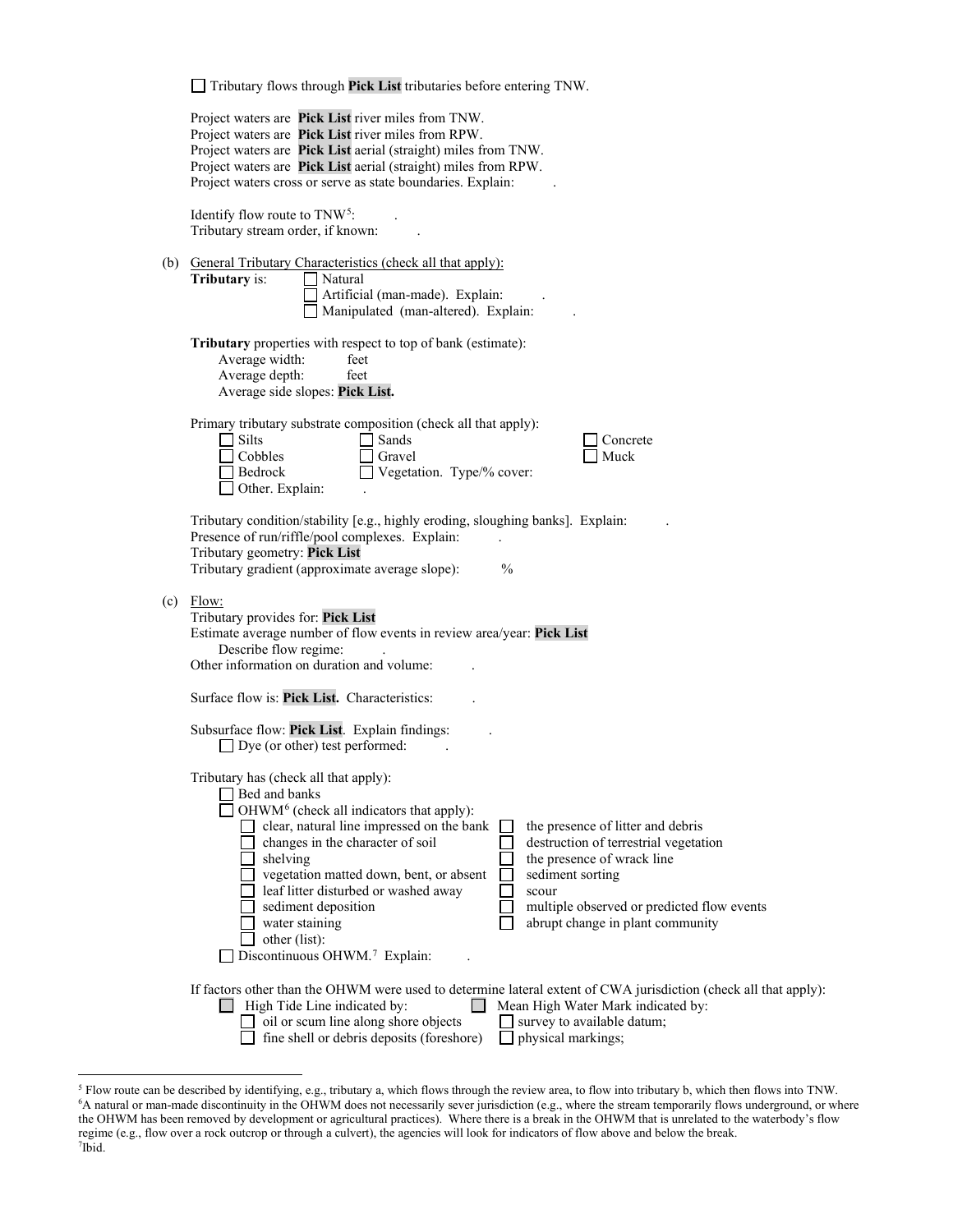lal gauges other (list):

physical markings/characteristics  $\Box$  vegetation lines/changes in vegetation types.

#### **(iii) Chemical Characteristics:**

Characterize tributary (e.g., water color is clear, discolored, oily film; water quality; general watershed characteristics, etc.). Explain:

Identify specific pollutants, if known: .

# **(iv) Biological Characteristics. Channel supports (check all that apply):**

- Riparian corridor. Characteristics (type, average width): .
- Wetland fringe. Characteristics:

 $\overline{\Box}$  Habitat for:

 $\Box$  Federally Listed species. Explain findings:

 $\Box$  Fish/spawn areas. Explain findings:

 $\Box$  Other environmentally-sensitive species. Explain findings:

 $\Box$  Aquatic/wildlife diversity. Explain findings:

#### **2. Characteristics of wetlands adjacent to non-TNW that flow directly or indirectly into TNW**

# **(i) Physical Characteristics:**

 (a) General Wetland Characteristics: Properties: Wetland size: acres

Wetland type. Explain: Wetland quality. Explain: Project wetlands cross or serve as state boundaries. Explain: .

(b) General Flow Relationship with Non-TNW: Flow is: **Pick List**. Explain: .

 Surface flow is**: Pick List**  Characteristics:

 Subsurface flow: **Pick List**. Explain findings: .  $\Box$  Dye (or other) test performed:

#### (c) Wetland Adjacency Determination with Non-TNW:

□ Directly abutting

Not directly abutting

 $\Box$  Discrete wetland hydrologic connection. Explain:

- $\Box$  Ecological connection. Explain:
- $\Box$  Separated by berm/barrier. Explain:
- (d) Proximity (Relationship) to TNW Project wetlands are **Pick List** river miles from TNW. Project waters are **Pick List** aerial (straight) miles from TNW. Flow is from: **Pick List.**

Estimate approximate location of wetland as within the **Pick List** floodplain.

#### **(ii) Chemical Characteristics:**

Characterize wetland system (e.g., water color is clear, brown, oil film on surface; water quality; general watershed characteristics; etc.). Explain:

Identify specific pollutants, if known: .

# **(iii) Biological Characteristics. Wetland supports (check all that apply):**

- $\Box$  Riparian buffer. Characteristics (type, average width):
- $\Box$  Vegetation type/percent cover. Explain:
- $\Box$  Habitat for:
	- Federally Listed species. Explain findings: .
	- Fish/spawn areas. Explain findings: .
	- Other environmentally-sensitive species. Explain findings: .
	- $\Box$  Aquatic/wildlife diversity. Explain findings:

# **3. Characteristics of all wetlands adjacent to the tributary (if any)**

All wetland(s) being considered in the cumulative analysis: **Pick List**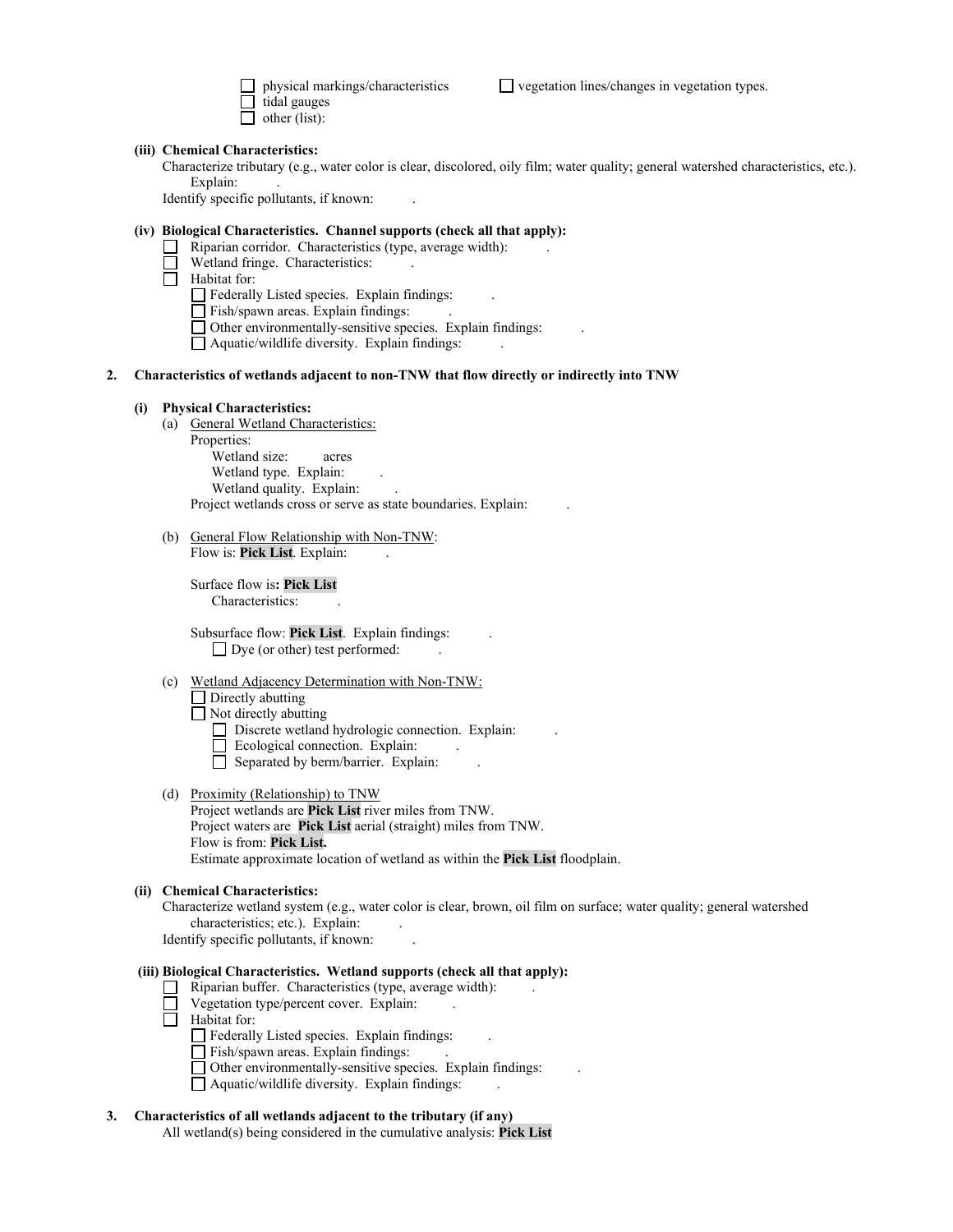Approximately ( ) acres in total are being considered in the cumulative analysis.

For each wetland, specify the following:

| Directly abuts? $(Y/N)$ | Size (in acres) | Directly abuts? $(Y/N)$ | Size (in acres) |
|-------------------------|-----------------|-------------------------|-----------------|
|                         |                 |                         |                 |

Summarize overall biological, chemical and physical functions being performed: .

# **C. SIGNIFICANT NEXUS DETERMINATION**

**A significant nexus analysis will assess the flow characteristics and functions of the tributary itself and the functions performed by any wetlands adjacent to the tributary to determine if they significantly affect the chemical, physical, and biological integrity of a TNW. For each of the following situations, a significant nexus exists if the tributary, in combination with all of its adjacent wetlands, has more than a speculative or insubstantial effect on the chemical, physical and/or biological integrity of a TNW. Considerations when evaluating significant nexus include, but are not limited to the volume, duration, and frequency of the flow of water in the tributary and its proximity to a TNW, and the functions performed by the tributary and all its adjacent wetlands. It is not appropriate to determine significant nexus based solely on any specific threshold of distance (e.g. between a tributary and its adjacent wetland or between a tributary and the TNW). Similarly, the fact an adjacent wetland lies within or outside of a floodplain is not solely determinative of significant nexus.** 

#### **Draw connections between the features documented and the effects on the TNW, as identified in the** *Rapanos* **Guidance and discussed in the Instructional Guidebook. Factors to consider include, for example:**

- Does the tributary, in combination with its adjacent wetlands (if any), have the capacity to carry pollutants or flood waters to TNWs, or to reduce the amount of pollutants or flood waters reaching a TNW?
- Does the tributary, in combination with its adjacent wetlands (if any), provide habitat and lifecycle support functions for fish and other species, such as feeding, nesting, spawning, or rearing young for species that are present in the TNW?
- Does the tributary, in combination with its adjacent wetlands (if any), have the capacity to transfer nutrients and organic carbon that support downstream foodwebs?
- Does the tributary, in combination with its adjacent wetlands (if any), have other relationships to the physical, chemical, or biological integrity of the TNW?

## **Note: the above list of considerations is not inclusive and other functions observed or known to occur should be documented below:**

- **1. Significant nexus findings for non-RPW that has no adjacent wetlands and flows directly or indirectly into TNWs.** Explain findings of presence or absence of significant nexus below, based on the tributary itself, then go to Section III.D: .
- **2. Significant nexus findings for non-RPW and its adjacent wetlands, where the non-RPW flows directly or indirectly into TNWs.** Explain findings of presence or absence of significant nexus below, based on the tributary in combination with all of its adjacent wetlands, then go to Section III.D: .
- **3. Significant nexus findings for wetlands adjacent to an RPW but that do not directly abut the RPW.** Explain findings of presence or absence of significant nexus below, based on the tributary in combination with all of its adjacent wetlands, then go to Section III.D:

# **D. DETERMINATIONS OF JURISDICTIONAL FINDINGS. THE SUBJECT WATERS/WETLANDS ARE (CHECK ALL THAT APPLY):**

- **1. TNWs and Adjacent Wetlands.** Check all that apply and provide size estimates in review area:  $\Box$  **TNWs:** linear feet width (ft). Or. acres. linear feet width (ft), Or, acres.  $\Box$  Wetlands adjacent to TNWs: acres.
- **2. RPWs that flow directly or indirectly into TNWs.** 
	- Tributaries of TNWs where tributaries typically flow year-round are jurisdictional. Provide data and rationale indicating that tributary is perennial: .
	- $\Box$  Tributaries of TNW where tributaries have continuous flow "seasonally" (e.g., typically three months each year) are jurisdictional. Data supporting this conclusion is provided at Section III.B. Provide rationale indicating that tributary flows seasonally: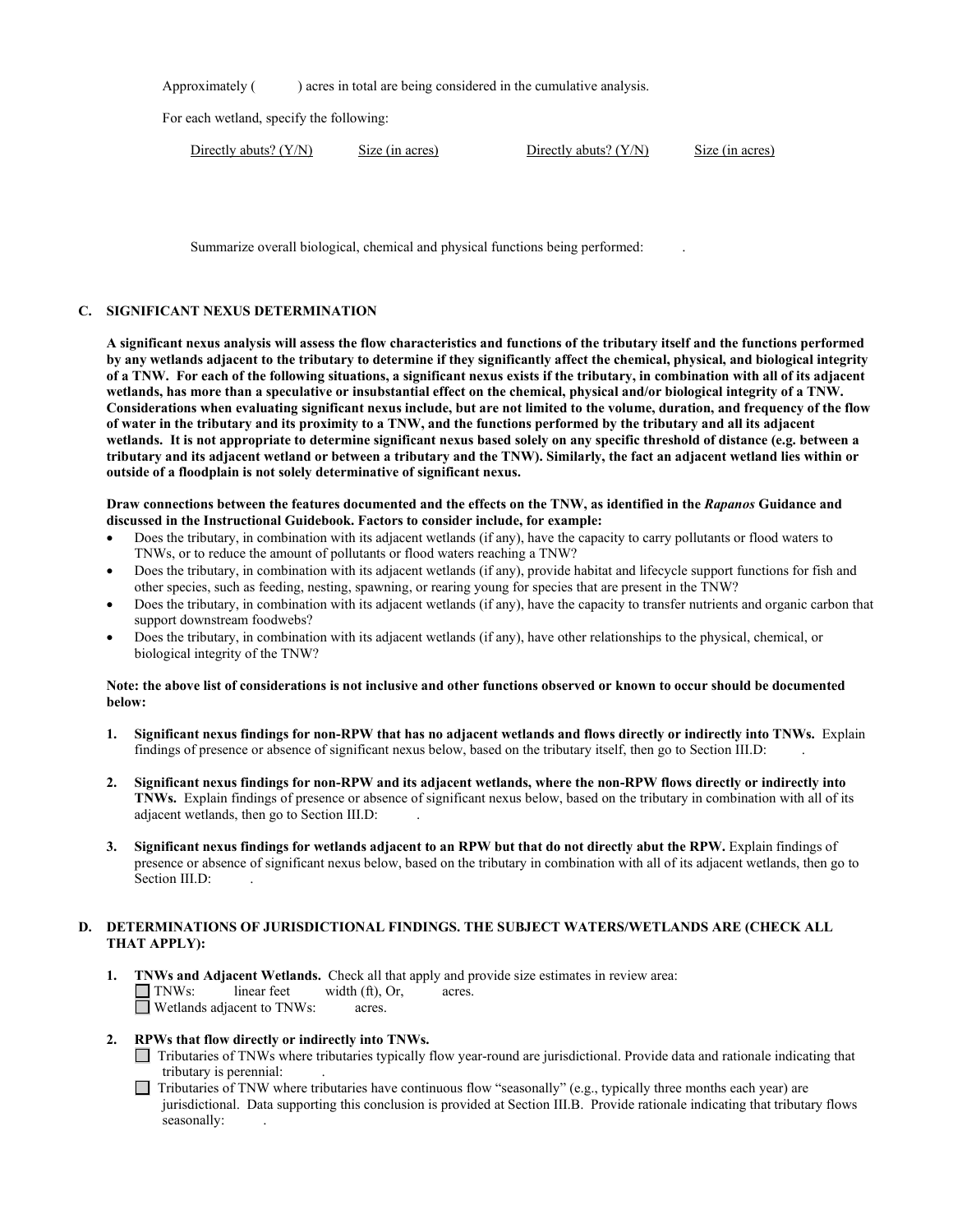Provide estimates for jurisdictional waters in the review area (check all that apply):

□ Tributary waters: linear feet width (ft).

□ Other non-wetland waters: acres.

Identify type(s) of waters: .

## **3. Non-RPWs[8](#page-5-0) that flow directly or indirectly into TNWs.**

Waterbody that is not a TNW or an RPW, but flows directly or indirectly into a TNW, and it has a significant nexus with a TNW is jurisdictional. Data supporting this conclusion is provided at Section III.C.

Provide estimates for jurisdictional waters within the review area (check all that apply):<br>  $\Box$  Tributary waters: linear feet width (ft).

Tributary waters:linear feetwidth (ft).

- □ Other non-wetland waters: acres.
	- Identify type(s) of waters: **.**

# **4. Wetlands directly abutting an RPW that flow directly or indirectly into TNWs.**

- Wetlands directly abut RPW and thus are jurisdictional as adjacent wetlands.
- Wetlands directly abutting an RPW where tributaries typically flow year-round. Provide data and rationale indicating that tributary is perennial in Section III.D.2, above. Provide rationale indicating that wetland is directly abutting an RPW: **.**
- Wetlands directly abutting an RPW where tributaries typically flow "seasonally." Provide data indicating that tributary is seasonal in Section III.B and rationale in Section III.D.2, above. Provide rationale indicating that wetland is directly abutting an RPW: .

Provide acreage estimates for jurisdictional wetlands in the review area:acres.

- **5. Wetlands adjacent to but not directly abutting an RPW that flow directly or indirectly into TNWs.** 
	- $\Box$  Wetlands that do not directly abut an RPW, but when considered in combination with the tributary to which they are adjacent and with similarly situated adjacent wetlands, have a significant nexus with a TNW are jurisidictional. Data supporting this conclusion is provided at Section III.C.

Provide acreage estimates for jurisdictional wetlands in the review area:acres.

# **6. Wetlands adjacent to non-RPWs that flow directly or indirectly into TNWs.**

Wetlands adjacent to such waters, and have when considered in combination with the tributary to which they are adjacent and with similarly situated adjacent wetlands, have a significant nexus with a TNW are jurisdictional. Data supporting this conclusion is provided at Section III.C.

Provide estimates for jurisdictional wetlands in the review area:acres.

# **7. Impoundments of jurisdictional waters. [9](#page-5-1)**

As a general rule, the impoundment of a jurisdictional tributary remains jurisdictional.

- Demonstrate that impoundment was created from "waters of the U.S.," or
- Demonstrate that water meets the criteria for one of the categories presented above (1-6), or Demonstrate that water is isolated with a nexus to commerce (see E below).
	- Demonstrate that water is isolated with a nexus to commerce (see E below).
- **E. ISOLATED [INTERSTATE OR INTRA-STATE] WATERS, INCLUDING ISOLATED WETLANDS, THE USE, DEGRADATION OR DESTRUCTION OF WHICH COULD AFFECT INTERSTATE COMMERCE, INCLUDING ANY SUCH WATERS (CHECK ALL THAT APPLY):[10](#page-5-2)**
	- which are or could be used by interstate or foreign travelers for recreational or other purposes.
	- from which fish or shellfish are or could be taken and sold in interstate or foreign commerce.
	- which are or could be used for industrial purposes by industries in interstate commerce.
	- Interstate isolated waters.Explain: .
	- □ Other factors. Explain:

<span id="page-5-0"></span><sup>&</sup>lt;sup>8</sup>See Footnote #3.

<span id="page-5-1"></span> $9$  To complete the analysis refer to the key in Section III.D.6 of the Instructional Guidebook.

<span id="page-5-2"></span>**<sup>10</sup> Prior to asserting or declining CWA jurisdiction based solely on this category, Corps Districts will elevate the action to Corps and EPA HQ for review consistent with the process described in the Corps/EPA** *Memorandum Regarding CWA Act Jurisdiction Following Rapanos.*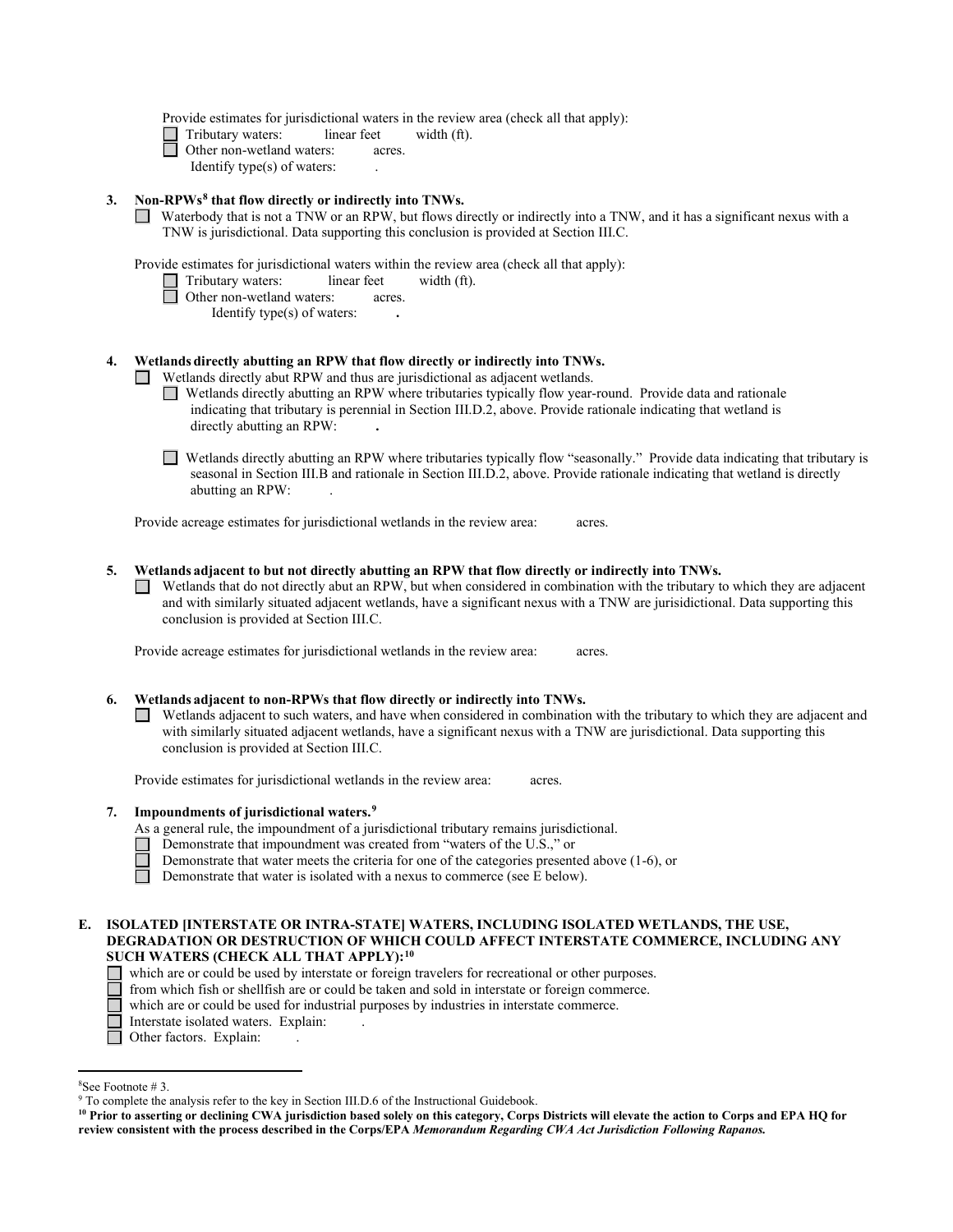| Identify water body and summarize rationale supporting determination: |  |
|-----------------------------------------------------------------------|--|
|-----------------------------------------------------------------------|--|

Provide estimates for jurisdictional waters in the review area (check all that apply):

Tributary waters: linear feet width (ft).<br>
Other non-wetland waters: acres.

Other non-wetland waters: acres.

- Identify type(s) of waters: **.**
- □ Wetlands: acres.

#### **F. NON-JURISDICTIONAL WATERS, INCLUDING WETLANDS (CHECK ALL THAT APPLY):**

- If potential wetlands were assessed within the review area, these areas did not meet the criteria in the 1987 Corps of Engineers Wetland Delineation Manual and/or appropriate Regional Supplements.
- $\mathbb{X}$  Review area included isolated waters with no substantial nexus to interstate (or foreign) commerce.
	- Prior to the Jan 2001 Supreme Court decision in "*SWANCC*," the review area would have been regulated based solely on the "Migratory Bird Rule" (MBR).
- 

Waters do not meet the "Significant Nexus" standard, where such a finding is required for jurisdiction. Explain: Other: (explain, if not covered above): **.**

Provide acreage estimates for non-jurisdictional waters in the review area, where the sole potential basis of jurisdiction is the MBR factors (i.e., presence of migratory birds, presence of endangered species, use of water for irrigated agriculture), using best professional judgment (check all that apply):

■ Non-wetland waters (i.e., rivers, streams): linear feet width (ft). Lakes/ponds: acres.

Other non-wetland waters: acres. List type of aquatic resource:

Wetlands: acres.

Provide acreage estimates for non-jurisdictional waters in the review area that do not meet the "Significant Nexus" standard, where such a finding is required for jurisdiction (check all that apply):

Non-wetland waters (i.e., rivers, streams):linear feet,width (ft).  $\Box$ Lakes/ponds: acres. Other non-wetland waters: acres. List type of aquatic resource: П Wetlands: acres.

#### **SECTION IV: DATA SOURCES.**

| A. SUPPORTING DATA. Data reviewed for JD (check all that apply - checked items shall be included in case file and, where checked |  |
|----------------------------------------------------------------------------------------------------------------------------------|--|
| and requested, appropriately reference sources below):                                                                           |  |

- Maps, plans, plots or plat submitted by or on behalf of the applicant/consultant: EPC.
- 岗 Data sheets prepared/submitted by or on behalf of the applicant/consultant.

 $\boxtimes$  Office concurs with data sheets/delineation report. This office agrees with the conclusions of the submitted data sheets and

#### report.

П

П

Office does not concur with data sheets/delineation report.

Data sheets prepared by the Corps: .

 $\boxtimes$  Corps navigable waters' study: 1977 Navigability Study.

- U.S. Geological Survey Hydrologic Atlas: HA 730-G, 1990.
	- USGS NHD data.
	- USGS 8 and 12 digit HUC maps. 03050107 and 030501070305
- $\boxtimes$  U.S. Geological Survey map(s). Cite scale & quad name: 1:24,000 Reidville Quad.

USDA Natural Resources Conservation Service Soil Survey. Citation: Drawing submitted by agent titled "Water Features

Soil/NWI" dated 2/17/2022.

| ⊠ National wetlands inventory map(s). Cite name: Drawing submitted by agent titled "Water Features Soil/NWI" dated 2/17/2022. |  |  |  |  |
|-------------------------------------------------------------------------------------------------------------------------------|--|--|--|--|
| State/Local wetland inventory map(s):                                                                                         |  |  |  |  |

 $\Box$ 

FEMA/FIRM maps: .<br>100-year Floodplain Elevation is: (National Geodectic Vertical Datum of 1929)

 $\boxtimes$  Photographs:  $\boxtimes$  Aerial (Name & Date): Drawing submitted by agent titled "Data and Photo Point Locations" dated 2/17/2022, Source: NAIP Spartanburg County 2017 data.

or  $\boxtimes$  Other (Name & Date): Photos 1-16 of 16 submitted by agent.

- Previous determination(s). File no. and date of response letter:
- Applicable/supporting case law: .
- Applicable/supporting scientific literature: .
- $\boxtimes$ Other information (please specify): Corps site visit on 2/16/2022.